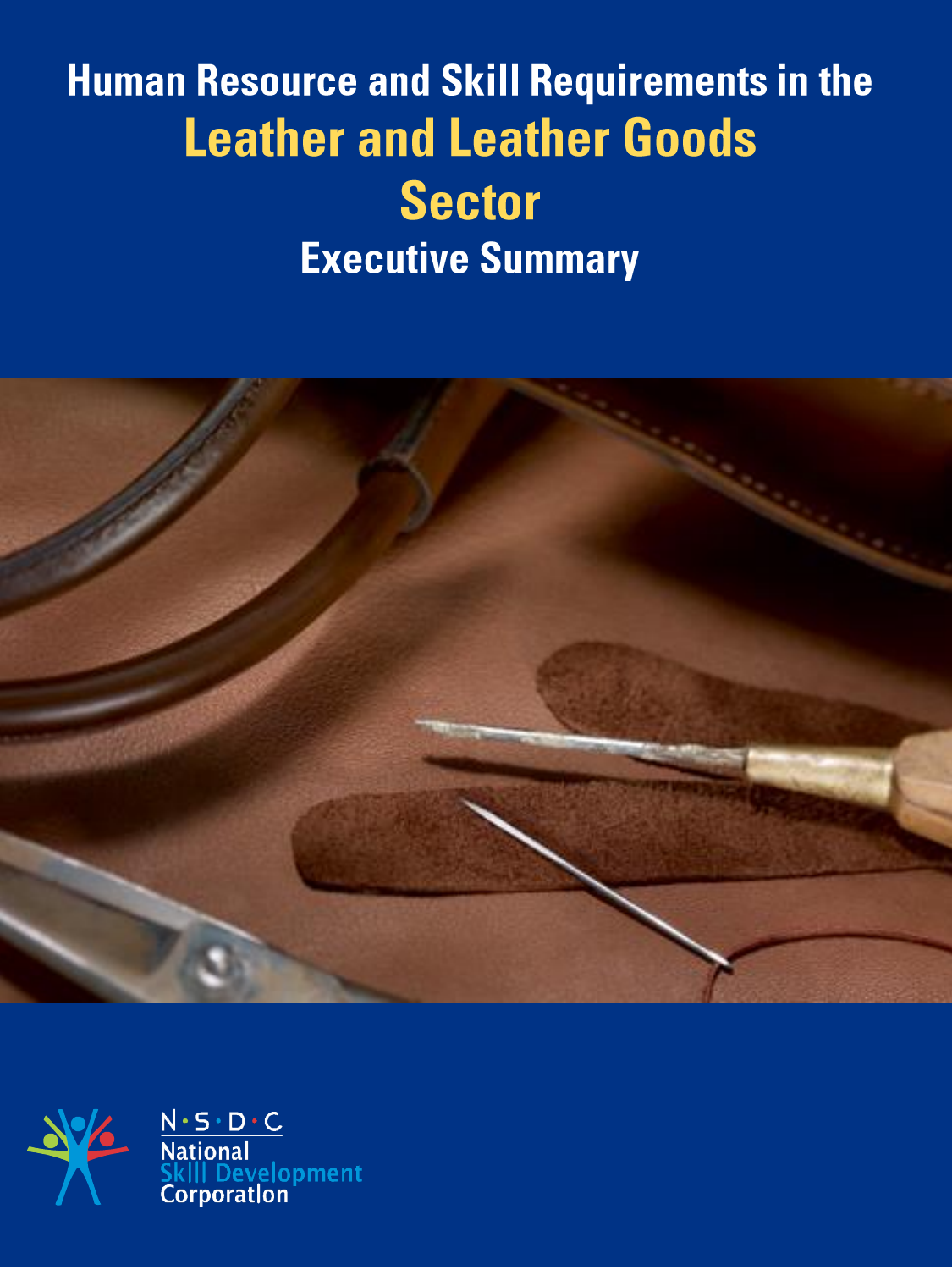#### **Disclaimer for the skill gap report:**

NSDC engaged KPMG (KPMG Advisory Services Pvt. Ltd.) to prepare this report, which is based on independent research and analysis done by KPMG. This report is not based on, or derived from, any other report or research paper. Any similarity with any other paper may purely be a co-incidence.

All rights reserved. All copyright in this report and related works is solely and exclusively owned by NSDC. The same may not be reproduced, wholly or in part in any material form (including photocopying or storing it in any medium by electronic means and whether or not transiently or incidentally to some other use of this presentation), modified or in any manner communicated to any third party except with the written approval of NSDC.

This report is for information purposes only. While due care has been taken during the compilation of this report to ensure that the information is accurate to the best of KPMG's and NSDC's knowledge and belief, the content is not to be construed in any manner whatsoever as a substitute for professional advice.

KPMG and NSDC neither recommend nor endorse any specific products or services that may have been mentioned in this report and nor do they assume any liability or responsibility for the outcome of decisions taken as a result of any reliance placed in this report.

Neither KPMG nor NSDC shall be liable for any direct or indirect damages that may arise due to any act or omission on the part of the user due to any reliance placed or guidance taken from any portion of this report.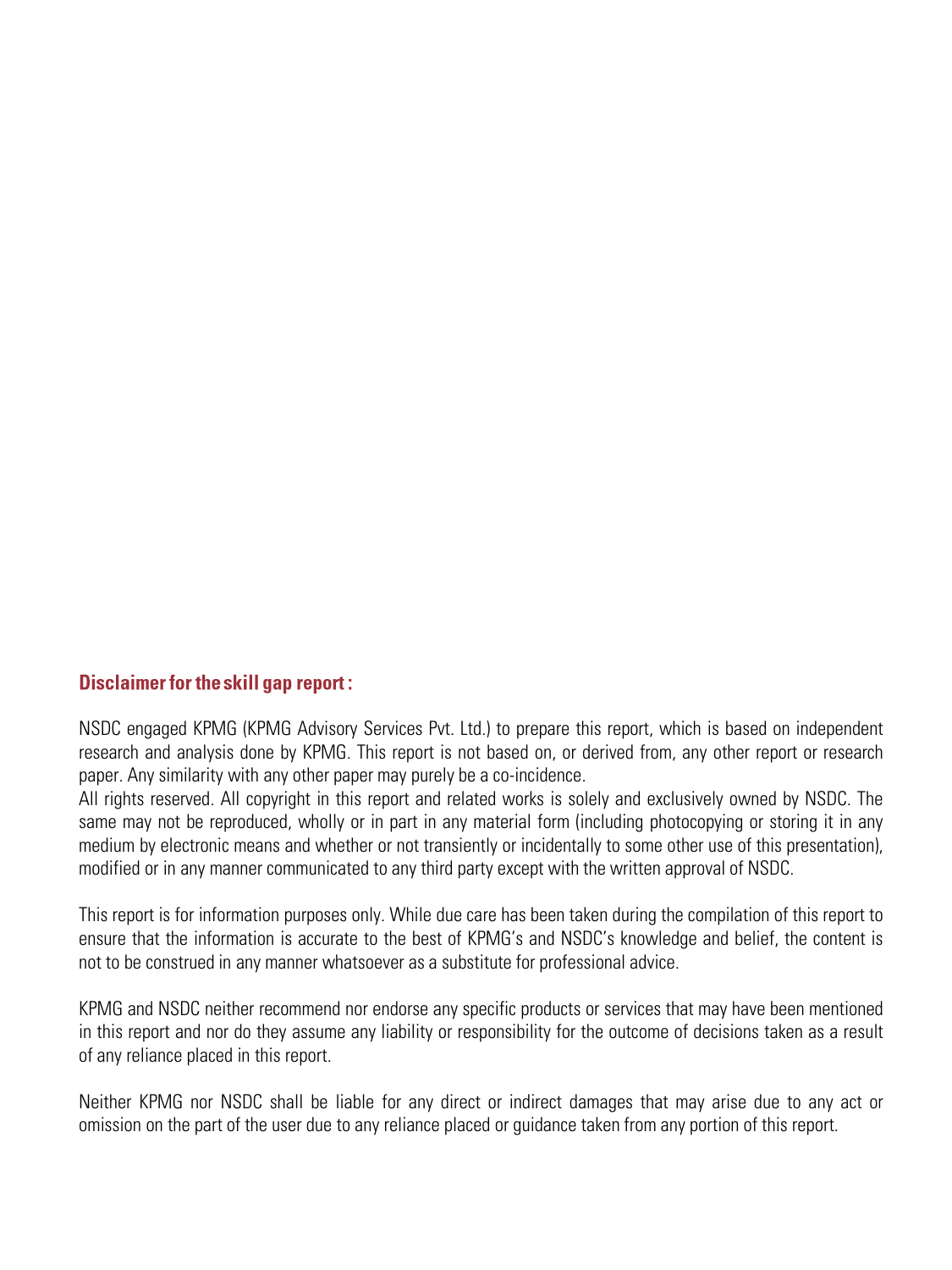## **Industry Overview** The sector seems to be growing rapidly based on increased demand and the export potential but faces the challenge of 'employable' manpower

- Although the Indian leather/leather goods industry is registered with tepid growth of around 7 percent over the last five years (mainly due to recession in the export markets), the industry is expected to bounce back in line with the global recovery and witness growth of around 23 percent over the next five years.
- Growing quality consciousness and strict import quality benchmarks would require the industry to upgrade itself to best practices pursued globally.
- The industry is blessed to be endowed with raw material, livestock, skilled manpower, compliance to international standards and delegated support of allied industries, enabling it to become a pillar of the economy in terms of foreign trade, employment generation and growth.

## **Key Growth Drivers**

#### **Demand drivers** ı

- o Rising disposable incomes over the long term are expected to drive demand for discretionary spend goods , such as high end shoes, wallets, handbags etc
- $\circ$  Growing fashion consciousness among the youth in rural India is expected to expand demand for value added leather goods into tier-II and tier-III towns.

#### **Supply drivers** ı

- o The huge pool of surplus skilled and unskilled labour coupled with increasing cost of labour in China is expected to give India an advantage in terms of labour
- o The wide and diverse raw material base is expected to give India an advantage in terms of sustainability of production.

#### ı **Policy Drivers**

- o The leather sector has been receiving favourable tax treatment in terms of sales tax, central excise duty and customs duty.
- o The government has also allowed 100 percent FDI in the sector and 100 percent repatriation of profits and dividends, thereby incentivising foreign players to invest in the sector.

#### **Concerns and challenges**

- Although India has gradually liberalised its cumbersome compliance and documentation policies for global trade, it still lags behind most of the developed countries and even similarly placed developing countries.
- India's cost of logistics, as a share of the GDP, is one of the highest in the world (12–13 percent of the GDP) compared to the developed markets (below 10 percent of the GDP). This is reflected in the transportation cost per kilometre, which may hamper the industry's competitiveness as the industry is export-based and has to reach a wide retail market.
- The slow pace of reforms in the Indian power sector has had a specific detrimental effect on the leather industry in the form of additional cost of power back-up.

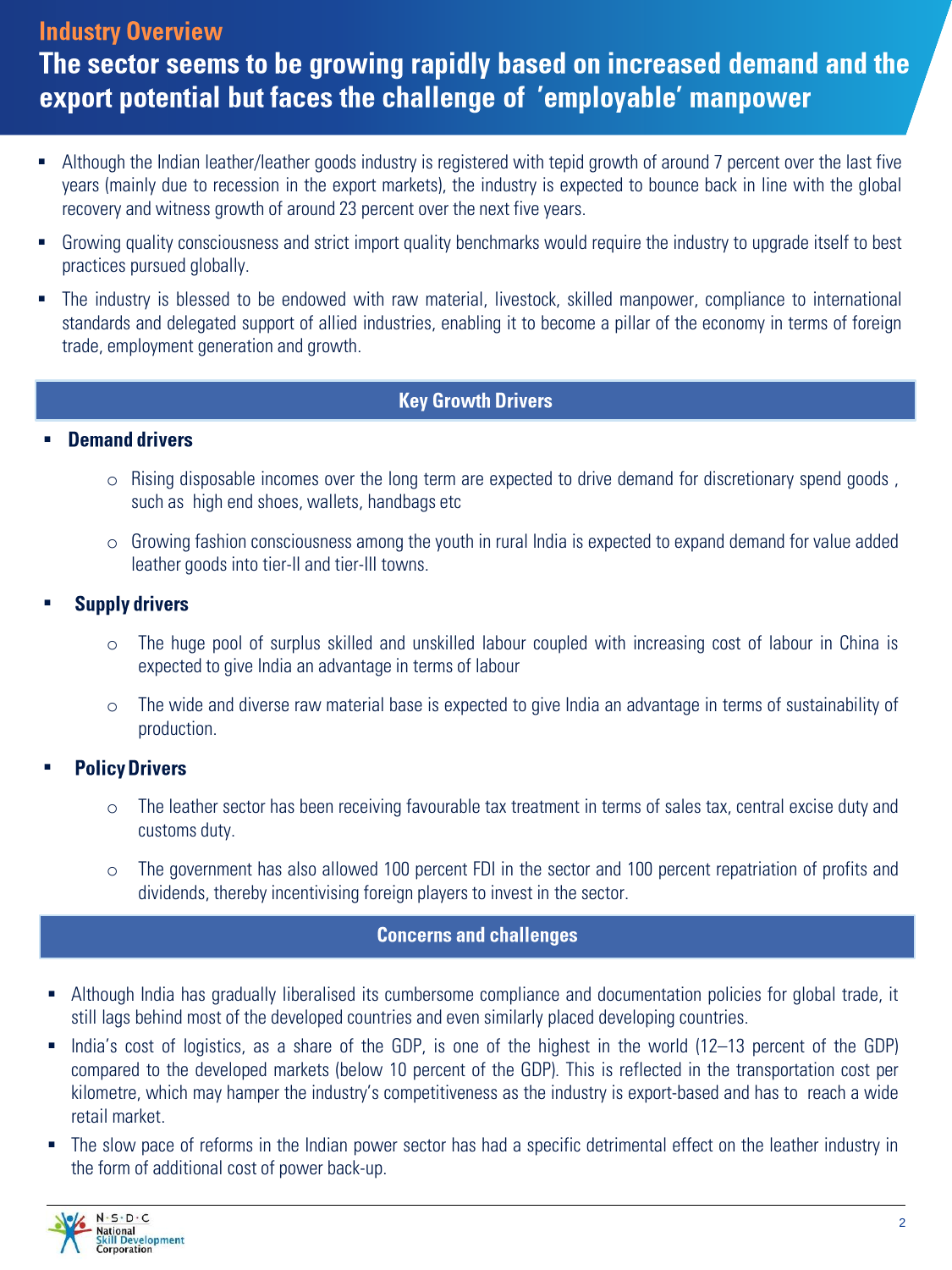## **Demographic characteristics of workforce**

Aspiration for employment and skill requirements depend on the nature of activities performed across the prominent clusters...





3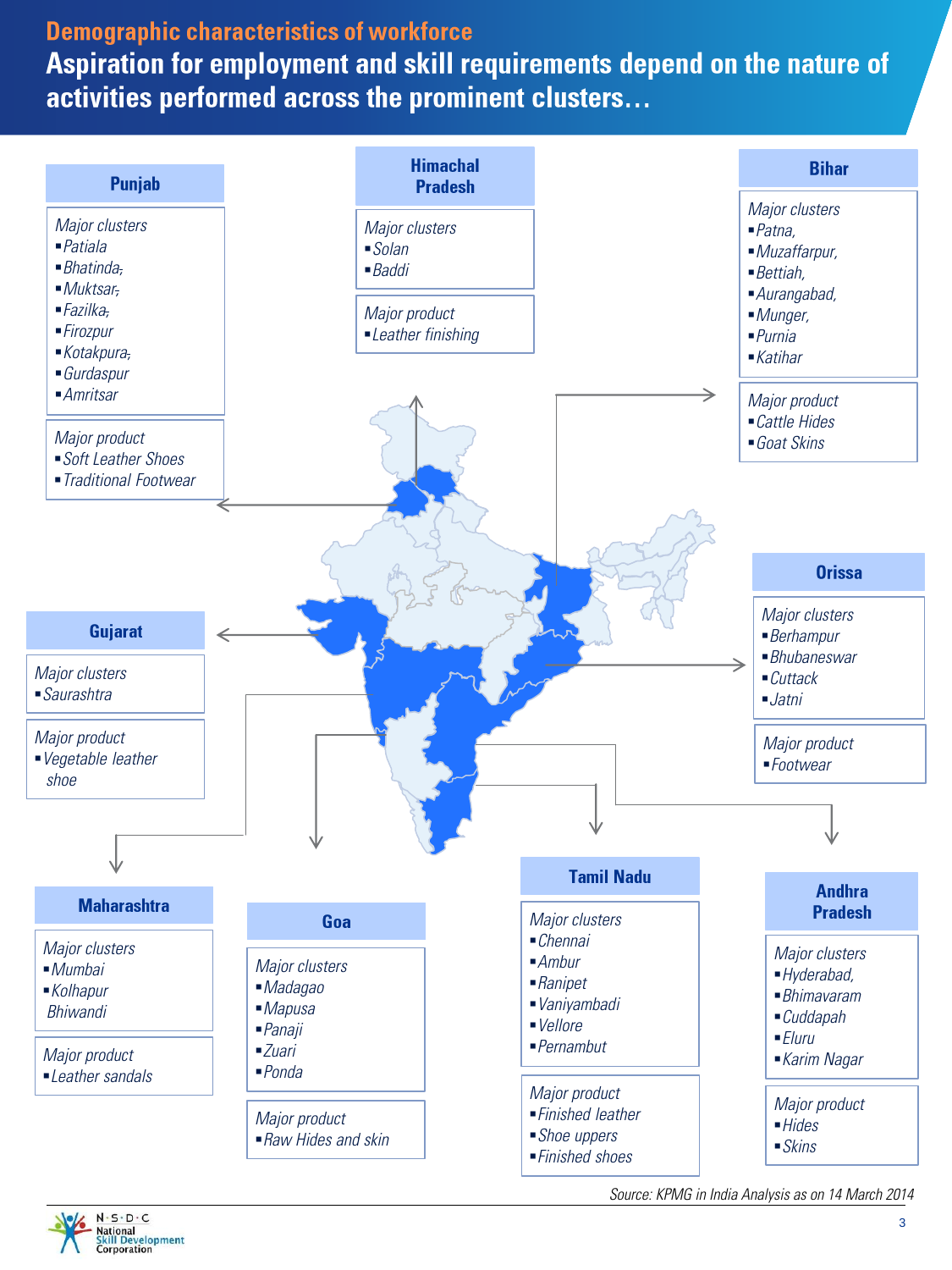# **Incremental Human Resource Requirement (2013-22)** Leather and Leather Goods sector is expected to create additional employment of ~3.7 million during 2013-22

|                                                                                      | <b>Employment</b><br>(in million) |      | <b>Employment growth</b><br>$2013 - 17$ | <b>Employment growth</b><br>$2017 - 22$ |              |
|--------------------------------------------------------------------------------------|-----------------------------------|------|-----------------------------------------|-----------------------------------------|--------------|
|                                                                                      | 2013                              | 2017 | 2022                                    | (In million)                            | (In million) |
| Finishing of leather                                                                 | 0.23                              | 0.35 | 0.58                                    | 0.11                                    | 0.23         |
| Leather goods                                                                        | 0.30                              | 0.41 | 0.62                                    | 0.11                                    | 0.21         |
| Footwear                                                                             | 0.78                              | 1.01 | 1.44                                    | 0.23                                    | 0.43         |
| Leather apparel                                                                      | 0.01                              | 0.01 | 0.02                                    | 0.00                                    | 0.01         |
| Micro enterprises in leather-<br>based goods manufacturing<br>(including artisans)   | 0.92                              | 1.37 | 2.14                                    | 0.45                                    | 0.77         |
| Unorganised sector employment<br>in leather-based goods<br>repairing (cobblers etc.) | 0.85                              | 1.27 | 2.01                                    | 0.42                                    | 0.74         |
| <b>Total</b>                                                                         | 3.09                              | 4.42 | 6.81                                    | 1.32                                    | 2.39         |

The period 2017–22 will see a marginally higher growth in employment vis-a-vis 2013–17 with the industry not expected to witness significant changes in operations through automation resulting in consistent employment elasticity factors over the next nine-year period.

| Job role                                                       | <b>Skill gap</b>                                                                                                                                                                                                                                                                                                                                  |
|----------------------------------------------------------------|---------------------------------------------------------------------------------------------------------------------------------------------------------------------------------------------------------------------------------------------------------------------------------------------------------------------------------------------------|
| Operators, cutters,<br>stitchers, skivers,<br>finishers        | Entry-level operators have limited knowledge on machines handling and troubleshooting<br>aspects<br>Entry-level workers have very less awareness on hygiene and sanitation. This directly<br>affects the productivity.<br>Experienced procurement personnel are a rarity and mostly come from rural background<br>with poor communication skills. |
| Designers/<br>sample developers<br>(design and<br>development) | Lack of knowledge on customer standards and new global market trends<br>Experienced designers are scarce and switch jobs frequently<br>ш<br>Most institutes offer training in apparels. There is dearth of sector-specific designers<br>×.                                                                                                        |
| <b>Quality controller</b>                                      | Lack the ability to undertake high-level due diligence required for quality checks<br>×.                                                                                                                                                                                                                                                          |
| <b>Supervisors</b>                                             | Lack the ability to handle contingencies, manage people and allocate work<br>٠<br>Lack of experience in handling machines<br>×                                                                                                                                                                                                                    |
| <b>Production in-</b><br>charge                                | There is scarcity of experienced planners and they usually lack people management skills<br>×.<br>Lack of understanding of the process<br>×.                                                                                                                                                                                                      |
| <b>Merchandisers</b>                                           | Poor communication skills<br>×.<br>Unable to manage contingencies and handle high pressure situations at work<br>٠                                                                                                                                                                                                                                |

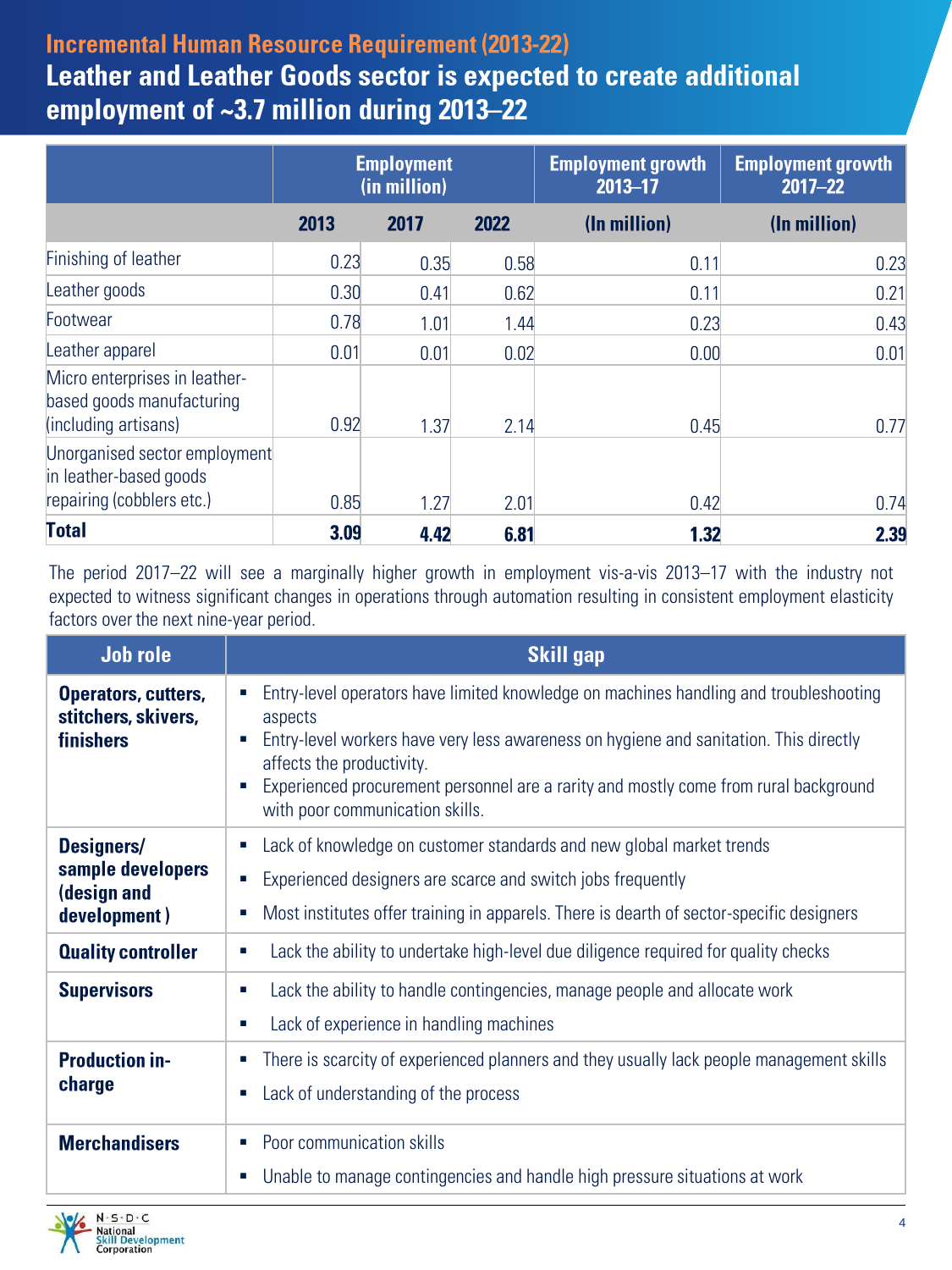## **Supply & Training Infrastructure** Key insights for training/supply infrastructure

- Training institutes offer a wide variety of courses, which includes undergraduate, postgraduate, diploma and certificate courses in areas, such as footwear design and technology. Within design also, there are two types of courses — (i) technical design (which includes pattern making, cutting, designing)and (ii) style designers (fashion and trends)
- Typically course requirements for undergraduate, diploma and certificate courses is senior secondary education  $(10+2)$  while post graduate diplomas require  $a$  the candidate to have qualified post graduation.
- Admission to B.Tech/M.Tech programmes is typically through entrance examinations and requires the candidate to have a background in science or engineering.
- Institutes are increasingly offering technology oriented courses such as CAD for the designing stream and training on modern machinery, due to growing automation in the industry.

| <b>Need for a practical</b><br>curriculum at entry level                              | Skill gap in the sector is most acute at the entry level, which includes shop floors,<br>n,<br>designers and merchandisers.<br>Majority of this workforce lack basic technical skills and customer orientation.<br>Hence, there is requirement of product specific training, which includes training on<br>$\mathcal{L}_{\mathcal{A}}$<br>modern machinery.                                                                                     |
|---------------------------------------------------------------------------------------|-------------------------------------------------------------------------------------------------------------------------------------------------------------------------------------------------------------------------------------------------------------------------------------------------------------------------------------------------------------------------------------------------------------------------------------------------|
| <b>Lack of premium</b><br>attached to training for<br>employers is a big<br>challenge | Due to the low operating margins of the sector, there is little or no premium<br>attached to training during the initial years of the workforce.<br>The firms also experience significant attrition during the initial year, which often<br>$\blacksquare$<br>offsets the investment in training.<br>Most players provide training on the job through experienced staff or by hiring<br>external trainers.                                      |
| <b>Need for standardisation</b><br>in training curricula                              | There is no single body that gives accreditation to leather sector courses across<br>П<br>India. As a result of this, there is a wide variation in the curricula and quality of<br>training received by workforce across India.<br>A lot of them are looking at bodies such as SSC for standardisation and<br>$\overline{\phantom{a}}$<br>accreditation. Hence, there is need to improve coordination between the industry<br>and the academia. |
| <b>Need for motivating the</b><br>workforce along with<br>skill straining             | People often join courses to get a job rather than get skilled. Even after joining,<br>T,<br>there is often a mismatch between industry's pay and students' aspirations.<br>While the training institutions may try to match the demand of the industry by<br>a.<br>taking in the requisite number of students for training but the real challenge is to<br>motivate these students to take up the job and retain it                            |
| <b>Creating awareness</b><br>about the training<br>opportunities amongst<br>workforce | The sector employs majority of people from the rural sections of the society, and<br>ш<br>most of them are illiterate. These people are unaware of the schemes and the<br>support that government provides them.                                                                                                                                                                                                                                |

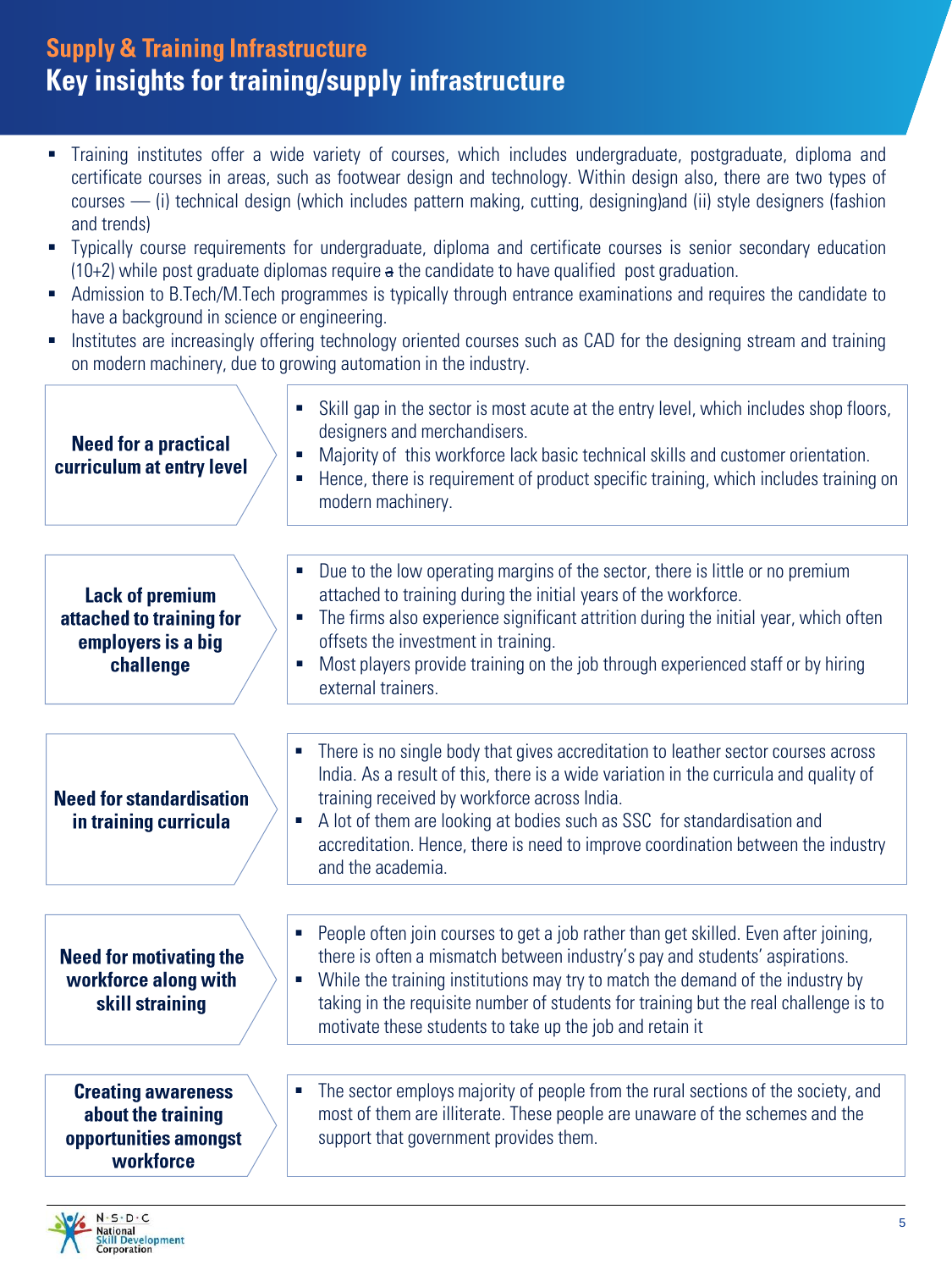# **Recommendations Select recommendations & implications**

| <b>Recommendation</b>                                                             | <b>Implications</b>                                                                                                                                                                                                                                                                                                                                                                                                                                                                   |
|-----------------------------------------------------------------------------------|---------------------------------------------------------------------------------------------------------------------------------------------------------------------------------------------------------------------------------------------------------------------------------------------------------------------------------------------------------------------------------------------------------------------------------------------------------------------------------------|
| Consolidation, integration and<br>organisation of industry.                       | Though certain large players have gone in for consolidation by taking over<br>smaller players, it is of prime importance for the industry to move from<br>unorganised to organised<br>Initiatives by government for continued liberalisation of foreign investment<br>will enable the industry to establish larger scale and best practice driven<br>companies                                                                                                                        |
| To have international<br>standards and Quality Control.                           | International quality control needs to be adhered for exports such that the<br>manufacturing quality of India meets with the international standards.<br>Envisaged job roles as supervisors and quality control managers in various<br>segments would be in demand                                                                                                                                                                                                                    |
| To design course content in<br>alignment with global trends                       | Courses in design and development should be appropriately cover the<br>global trends                                                                                                                                                                                                                                                                                                                                                                                                  |
| Introduction of management<br>principles in the curriculum                        | At the middle-management level there is a severe lack in understanding<br>the management principles, which is required to be addressed.                                                                                                                                                                                                                                                                                                                                               |
| Creation of training<br>infrastructure                                            | Set up and operation of training requires a long-term view and significant<br>upfront investment making it akin to most sectors where government<br>participation becomes necessary<br>Industry players should attempt for creation of training infrastructure with<br>the help of PPP initiatives. This will help in developing external training<br>Establishment of a nodal leather training institute with adequate<br>infrastructure with the help of industries/PPP initiatives |
| Provide incentives in the form<br>of skills premium                               | Developing more credibility and enhancing perception of the utility of<br>training through implementation of innovative training practices like<br>apprenticeship.<br>Monetary and progression incentives for trained vis-à-vis untrained<br>personnel by companies.                                                                                                                                                                                                                  |
| Initiatives to make the industry<br>lucrative to attract more manpower.           | Greater investment is required from industry players in employee welfare<br>and ensuring the basic safety systems are in place<br>A closer look at pay and progression policies is also warranted - given<br>that growth and profitability outlook for the industry is positive, sharing the<br>benefits of growth with employees would be important                                                                                                                                  |
| Government initiatives to<br>develop infrastructure for growth of<br>the industry | Development of enabling infrastructure will create the<br>base<br>for<br>achievement of greater scale efficiencies.<br>Encouragement of public private partnerships will ensure a faster pace of<br>enabling infrastructure development                                                                                                                                                                                                                                               |

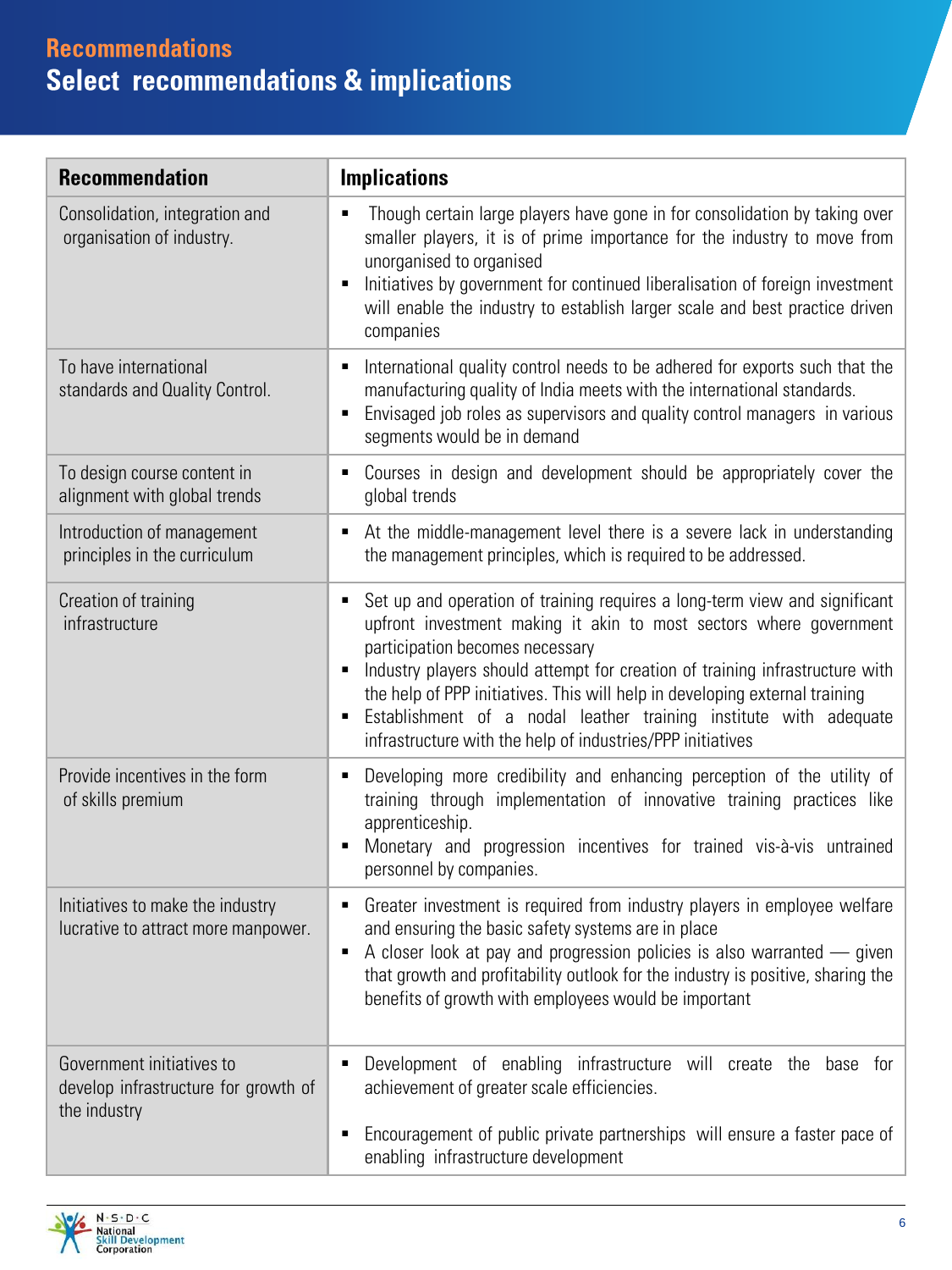

### This report is prepared by KPMG Advisory Services Pvt Ltd (KASPL).

KPMG is a global network of professional service firms offering Audit, Tax and Advisory services with presence in 152 countries and a combined strength of nearly 145,000 people. In India, the firm provides services to Government, Indian and International companies through offices in Mumbai, Delhi, Chandigarh, Bangalore, Hyderabad, Chennai, Pune , Kolkata, Kochi and Ahmedabad.

KPMG is one of the first professional services firms to align its services and professionals along industry verticals developing an intensive understanding of different industries, providing clients with an informed view on specific issues and a tailored service response. KPMG is first advisory firm to establish Centre of Excellence in Education in India providing holistic support in funding, structuring and consulting solutions across strategy, process, people and technology in the sector.

KPMG has, over the years gained an expertise in the area of Education Advisory backed by capabilities such as

- Comprehensive and focused solution for education, Skill Gaps, research and training services combined with through insights and analysis from its Centre of Excellence for Education in India - networked globally
- Access to our wealth of knowledge Thought leaderships, Industry monitors and database through our Education Centre of Excellence in India
- A strong cross functional team with expertise of Consulting, Corporate Finance, Tax teams focused on education sector
- Working closely with Central Govt., MoHRD, State Govts, Apex bodies and funding agencies
- Use of robust proprietary tools and methodologies assuring quality delivery to our clients

| <b>Narayanan Ramaswamy</b> | <b>Madhavan Vilvarayanallur</b> | <b>Gaurav Kumar</b>            |
|----------------------------|---------------------------------|--------------------------------|
| Head - Education Advisory  | Director - Education            | Associate Director - Education |
| KPMG India                 | Advisory, KPMG India            | Advisory, KPMG India           |
| (+91) 44 3914 5208         | (+91) 44 39145286               | (+91) 124 3345203              |
| email: narayananr@kpmg.com | email: vmadhavan@kpmg.com       | email: gauravkumar1@kpmg.com   |